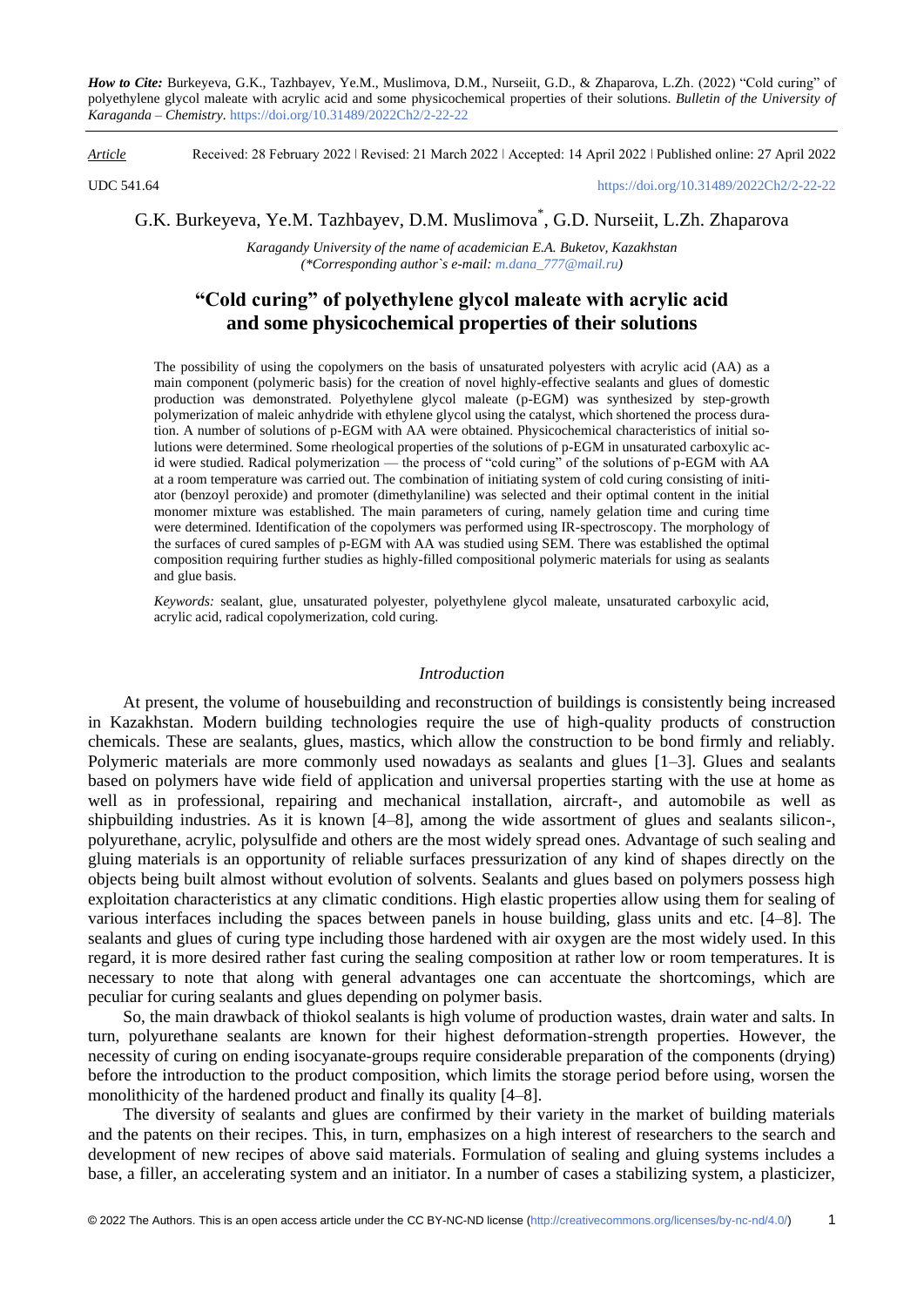a dye and a photoinitiating system, which provides the curing of the sealing agent by the exposure to UVradiation, are also included to the recipe. The examples can be acrylic sealants of the trade "ACH", "Anatherm-50U", "Anatherm-50UV". The shortcomings of the above said trademarks are the followings: in first case it is low reliability index, which is less than 85 %, whereas in the case of using the trade "Anatherm" in spite of 100 % encapsulation there is a necessity of using additional equipment as UVradiator, carrying out additional acts of controller and huge manufacturing areas. Also, there are other main drawbacks including low water-proof ability, high sensitivity to UV-light and decrease of the firmness at high temperatures, application limitations (restoration inside the buildings) and the high price [4]. These shortcomings reduce essentially the quality indexes and rentability of production in general [1]. In this regard, modern technologies of obtaining the sealants are directed to the search of new raw materials, fillers and additives with the aim of improving the adhesion properties, time of curing, working life, optimal meanings of firmness and elasticity, and so on.

Promising compounds for the creation of this kind of materials are the solutions of unsaturated polyesters in vinyl monomers, which save necessary consistence in a wide range of concentration [9–11]. Unsaturated polyesters are the main representatives of oligomers, which are capable for polymerization. They belong to thermoreactive materials with rather useful complex of properties such as rather low viscosity, capability to harden not only at high, but also at room temperature. Owing to reactive double bond the unsaturated polyesters can enter the copolymerization reaction with a lot of monomers obtaining the hardened products. Obtained hardened unsaturated polyester resins are the materials with high durability, attrition hardness, very good dielectric properties, high chemical stability to various medium, environmental safety during exploitation period and so on. In this case there is a possibility of varying properties of the final product due to the variety of unsaturated polyesters compositions.

Most part of the investigations in the field of unsaturated polyesters is devoted to the synthesis and study of their properties hardened with styrene [9–11]. The main drawback of these polymers are the limitations in application because of toxicity and flammability of styrene. At the same time questions of modifying unsaturated polyesters by functional monomers with the aim of improving their exploiting characteristics and technological properties of compositional materials on the processing stage have not been studied enough.

Considering above listed advantages of unsaturated polyesters their use as an agent when obtaining adhesive materials of hardened type seems to be perspective. Therefore the goal of this work is a study of the main physicochemical characteristics of glues and sealants on the basis of polyethylene glycol maleate with acrylic acid, the establishment of kinetics parameters of cold curing (the life time and the curing) by selection and varying the initial composition of comonomers and the initiating system.

## *Experimental*

The following reagents, namely ethylene glycol, acrylic acid, benzoyl peroxide, dimethylaniline ("Sigma-Aldrich"), maleic anhydride ("Vekon"), aluminum chloride ("Reachem") were used in the work. All chemicals were used without additional purification.

Polyethylene glycol maleate (p-EGM) was obtained by the polycondensation reaction of ethylene glycol with maleic anhydride at a temperature of 423–433 К in a four-neck flask, which was equipped with a reflux condenser, a stirrer (was set from a top of a flask), a thermometer, a Dean-Stark apparatus and a feeding tube (nitrogen). Step-growth polymerization was carried out according to the procedure given in [12] at a constant stirring in the presence of a catalyst (zinc chloride) in a nitrogen atmosphere to avoid the gelatinization process.

Molecular weight of p-EGM was determined using gel permeation chromatography (Agilent 1100 Ser) where polystyrene was chosen as a standard substance and dioxane was chosen as a solvent. The value of molecular weight was approximately  $M_w \sim 2358$  Da.

Radical copolymerization of p-EGM with acrylic acid (AA) was carried out in bulk at various initial mass ratio of comonomers at a temperature of 293 K, where benzoyl peroxide (BP) was used as an initiator and dimethylaniline (DMA) served as an accelerating agent.

The dynamic viscosity of the initial solutions of p-EGM-AA was measured at 293 K on a vibrational viscosimeter SV-10 provided with a liquid thermostat BT3 for sustaining a given temperature [13].

The density of the initial solutions and the p-EGM-AA copolymers was measured using a pycnometer and hydrostatic methods correspondingly [14].

The gelation time was determined automatically on a Gel Timer Gelnorm GT-S. The curing time of p-EGM-AA was determined according to the procedure described in [15].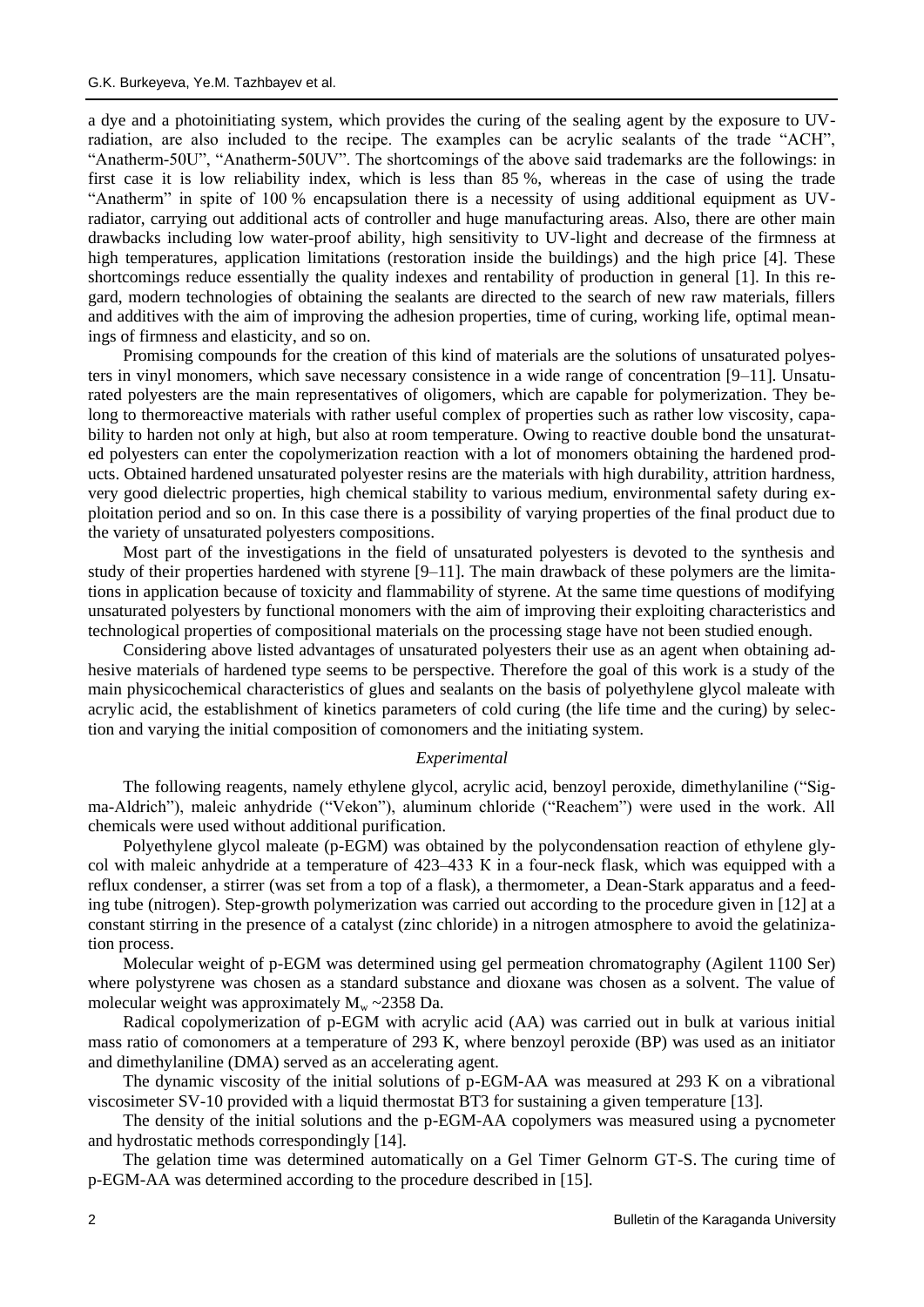The samples IR-spectra were recorded in KBr tablets on a FSM 1201 spectrometer [16].

Electron microscopic pictures were made on a scanning electron microscope MIRA 3 (TESCAN) at an accelerating voltage of 20 kW.

### *Results and Discussion*

Glue bonds are becoming an alternative to mechanical compounds in engineering applications and they provide a number of advantages in comparison to usual mechanical fixing parts. This kind of bonds provide more uniform distribution of tension on binding area. As it is known from [17] the sealing materials have to meet the following requirements: they must totally prevent the juncture from moisture; do not allow to filter the air (exceeding the amount which is prescribed in the documents); to be capable to save the sealing properties not depending on atmospheric influences; do not undergo aging for a long period of time; to have rather low price and to be produced from acceptable raw materials [18]. For the formation of glue sews the following conditions are demanded. In the beginning the sealant/glue should be in a liquid form, it should easily flow on the surface and wet properly the elements, which are to be glued; then a liquidlike sealant/glue should harden (either by drying, or by polymerization; either by curing with the help of a curing agent, or by cooling for the glue-alloy).

Thus, our studies should be divided into several stages for the goal accomplishment and obtaining polymers with adhesive properties of the hardened type, namely:

- obtaining the solutions of p-EGM in acrylic acid of various composition and investigation of their rheological properties;
- selection of the initiating system, i.e. the curing additives;
- curing the initial solutions of p-EGM-AA at a room temperature by radical copolymerization "cold curing".

There are presented the data on the composition of initial solutions of p-EGM in acrylic acid and their properties in Table 1. According to this data the content of unsaturated polyester (p-EGM) in initial compositions of the solutions vary within the interval 30-45 mass.%.

Table 1

| Composition of the initial solution, mass.% |       | Dynamic Viscosity $(\eta)$ , | Density of Solution $(\rho)$ , |
|---------------------------------------------|-------|------------------------------|--------------------------------|
| $p$ -EGM                                    | AΑ    | mPa·s                        | $g/cm^3$                       |
| 31.21                                       | 68.79 | $25.6 \pm 0.2$               | $1.1428 \pm 0.063$             |
| 35.43                                       | 64.57 | $36.9 \pm 0.2$               | $1.1489 \pm 0.084$             |
| 40.59                                       | 59.41 | $83.4 \pm 0.2$               | $1.1687 \pm 0.094$             |
| 46.04                                       | 53.96 | $181.0 \pm 0.2$              | $1.1934 \pm 0.058$             |

**Rheological properties of the initial solution of p-EGM-AA, T = 293К**

Physical and rheological properties of polymers at different states not only predetermine the possibilities of their rational application in a certain field, but also, they determine the selection of investigation methods. In this regard, there was a necessity to study a dynamic viscosity and density of initial (liquid) solutions of p-EGM in AA at various mass ratio of co-reagents. As it is seen from the results obtained the dynamic viscosity and the solutions density increase with increasing the content of p-EGM. The results of dynamic viscosity and the solutions density have a good correlation with each other. So, the solution with the composition of 31.21:68.79 mass.% is characterized by rather low viscosity values, namely 25.6 mPa·s and the density value is equal to  $1.1428$  g/cm<sup>3</sup>, whereas these indicators are equal to 181.0 mPa·s and 1.1934 g/cm<sup>3</sup>, respectively, for the solution of p-EGM-AA of the 46.04:53.96 mass.% composition. The increase of the viscosity (Fig. 1) and the solutions density is due to the increasing of the content of p-EGM indices in the studied samples, which is characterized by the high viscosity of the latter.

As it has been noted before, the sealants/glues of curing type are the highly-demanded adhesives in the market. In this regard, fast curing the sealing composition at rather low temperatures is preferred. It is necessary to note that the time and temperature of curing must be optimal depending on the exploitation field of the product. Controlling the parameters of curing process (time and temperature) in case of unsaturated polyesters and obtaining the copolymers with optimal properties are possible by introduction of special additives, namely inhibitors, initiators and promoters.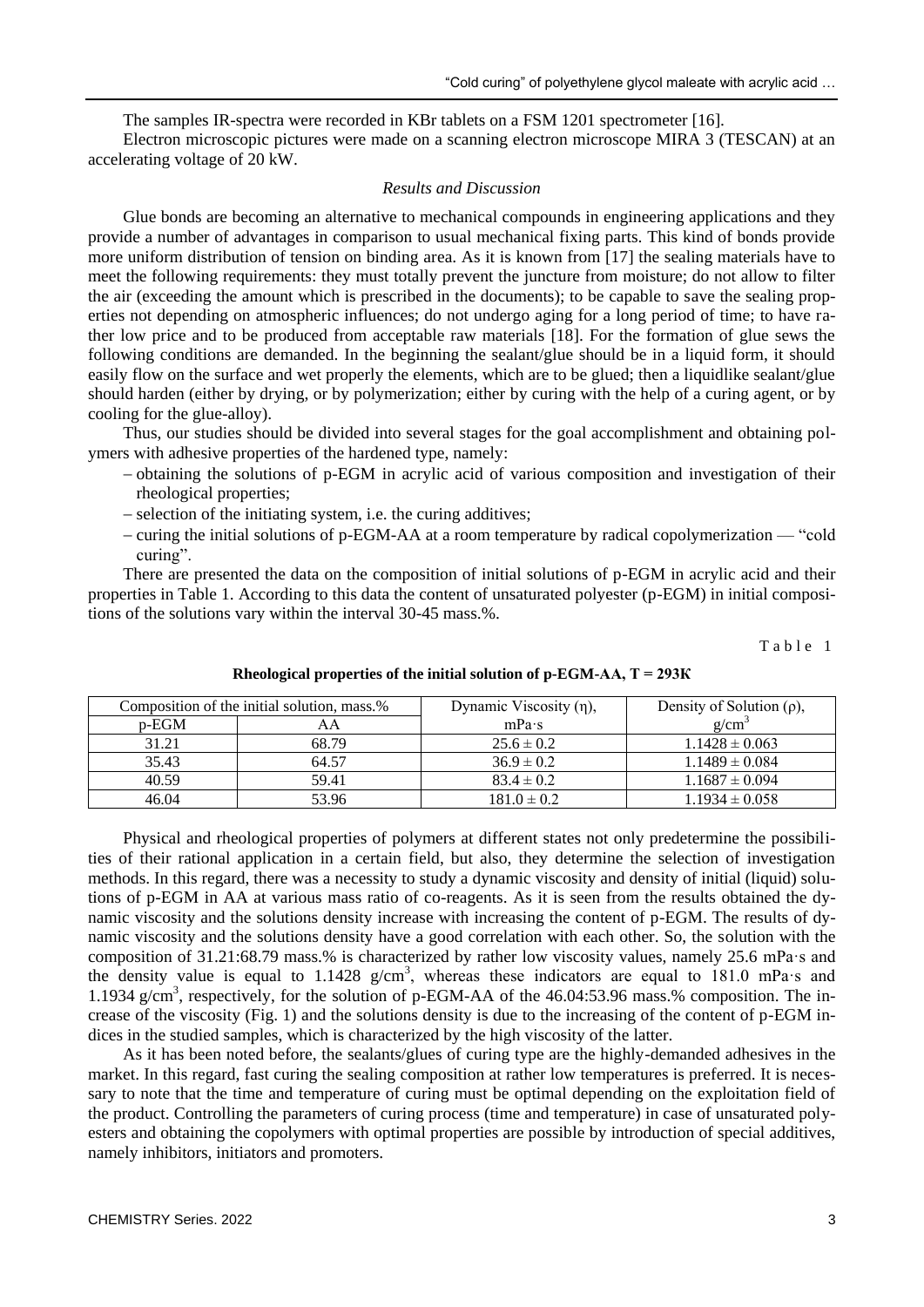

Figure 1. Dependence of a dynamic viscosity on a content of p-EGM in the initial solutions

In connection with this, the main task of controlling the curing process is the right chose of combination of the initiating system. Therefore, at the next stage of work the selection of curing additives, which are introduced in different quantities, has been done. As it is known [10], the curing of unsaturated polyesters is carried out in the presence of the radical polymerization initiators; mainly, peroxides are used. As a rule, the use of such initiators requires high curing temperatures and long-term curing, which is not cost-efficient as well as uncomfortable during exploitation. Therefore, promoters play a significant role in initiating systems of cold curing of unsaturated polyesters, as they decompose the peroxides forming free radicals at a room temperature.

The double-component initial system of cold curing was used for curing the p-EGM at a temperature of environment and lower. It consisted of a BP as an initiator and DMA as a promoter (Table 2).

Table 2

| Amount, % |      |                                     |                                             |  |
|-----------|------|-------------------------------------|---------------------------------------------|--|
| ВP        | DMA  | Gelation time $(\tau_{gel})$ , min. | Curing time $(\tau_{\text{curing}})$ , min. |  |
|           | 0.06 | $90.10 \pm 1.66$                    | $150.18 \pm 5.58$                           |  |
|           |      | $59.63 \pm 1.30$                    | $101.06 \pm 4.43$                           |  |
|           | 0.15 | $43.30 \pm 1.08$                    | $72.49 \pm 3.52$                            |  |
|           |      | $7.11 \pm 0.47$                     | $13.51 \pm 1.14$                            |  |

## **Dependence of the promoter influence on a time of gelation and curing the solution of p-EGM-AA (BP+DMA, T=273 K)**

The mechanism of interaction of BP and DMA is shown in Fig. 2. According to this scheme, in the beginning a formation of complex takes place, and as a result of electron transfer from DMA to BP an ionic pair and benzoic radical appear [10]. In this case DMA activates a high-temperature peroxide BP initiator and promotes generating free radicals during the cold curing process.



Figure 2. The reaction scheme of BP with DMA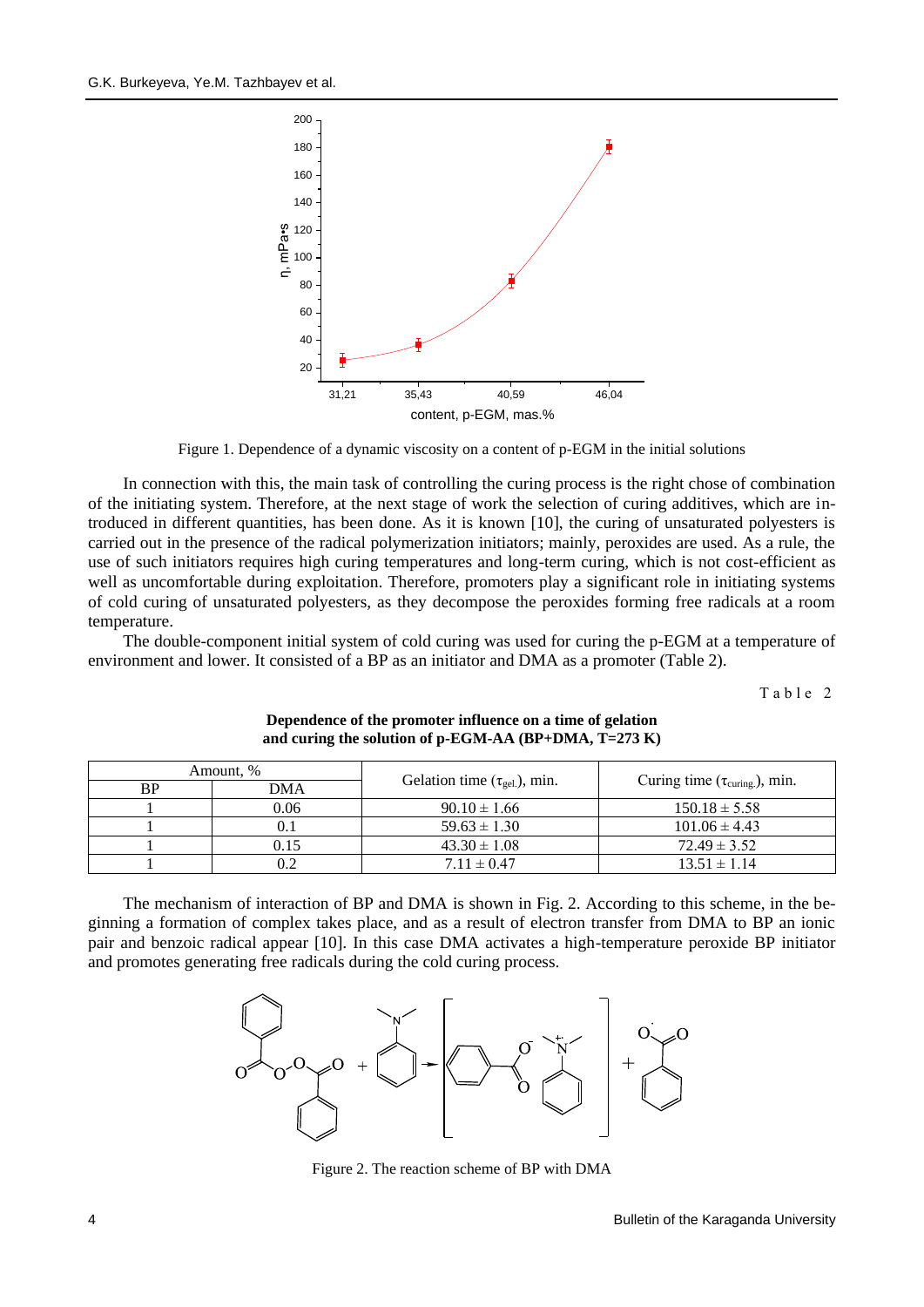According to the data given in the Table 2, curing of the system is possible at a temperature range from 18 to 30 °С, when using a pair of initiating system BP+DMA. The correct selection of the quantity of the initiator and promoter allows reaching optimal time of curing ( $\tau_{\text{curing}}$ ) and gelation ( $\tau_{\text{gelation}}$ ). Figure 3 demonstrates the dependence of curing time from composition of initiating system, in particular, the content of the promoter DMA. It is necessary to note that the quantity of radical-forming peroxide initiator is constant and equal to 1 %. The practicability of the chosen BP concentration is based on the analysis of the works carried out before [11] and literature data [9–11]. It is known [10] that the curing systems/additives have considerable influence on the properties of unsaturated polyesters. In particular, the quantity of BP effects on extensible-structural characteristics and elasticity. Also, it should be pointed out that in case of the systems based on unsaturated polyesters, the gelation process is characterized with the term "adhesive working life" [10, 11]. Thus, one of the main technological properties of adhesives is adhesive working life, — the time within which a sealant or a glue is capable to be used in viscous-flow state after introduction of compounds that cause the curing (Table 2). The studies were carried out and the curing parameters were determined when the content of DMA was  $0.01-0.2$ %. However, when using DMA in a quantity within the interval of  $0.01-$ 0.05 % (from initial mass of the solution) the process of "cold curing" was lengthy and characterized by high values of curing time  $(t_{\text{curing}}) \sim 750.00-250.00$  min. As it is seen from the table and graphical data, the time of gelation/working life and curing was decreased with increasing the DMA content. So, the introduction of 0.06 % of DMA to the initial solution of p-EGM-AA was characterized by rather high values of curing time, namely  $\tau_{\text{curine}} = 150.18$  min and at 0.2 % the value was minimum and equal to  $\tau_{\text{curine}} = 13.51$  min, which was not acceptable in exploitation.

In this regard, according to the purpose of the work the most optimal result was observed when using DMA as a promoter in a quantity of 0.15 %, at which the gelation time ( $\tau_{\text{gel}}$ ) and curing time ( $\tau_{\text{curing}}$ ) were equal to 43.30 and 72.49 min, respectively.



Figure 3. The influence of DMA promoter content on curing time of p-EGM-AA in the presence of BP at 20°С

In continuation of the studies the radical copolymerization i.e. the process of "cold curing" of the solution of p-EGM-AA was carried out at 293 K. PB was used as an initiator and DMA was a promoter in the quantities of 1.0 % and 0.15 %, respectively (calculated from the initial mass of the solution). The curing was carried out by the following way: 0.15 % of DMA was introduced to the initial solution of unsaturated polyester resin (p-EGM-AA), then after thorough stirring the BP was added and the mixture was extensively stirred within 1 min. After that the gelation time (adhesive working life) and the curing time were determined according to standard procedures [15]. Identification of the cured products of p-EGM-AA was performed by analyzing IR-spectroscopy data [16]. Thus, all IR spectra of p-EGM-AA contain stretching vibrations of C–O–C ether groups (1090 cm<sup>-1</sup>), C–H groups (2940 cm<sup>-1</sup>), and carboxyl groups–COOH (range 650–  $1000 \text{ cm}^{-1}$ ).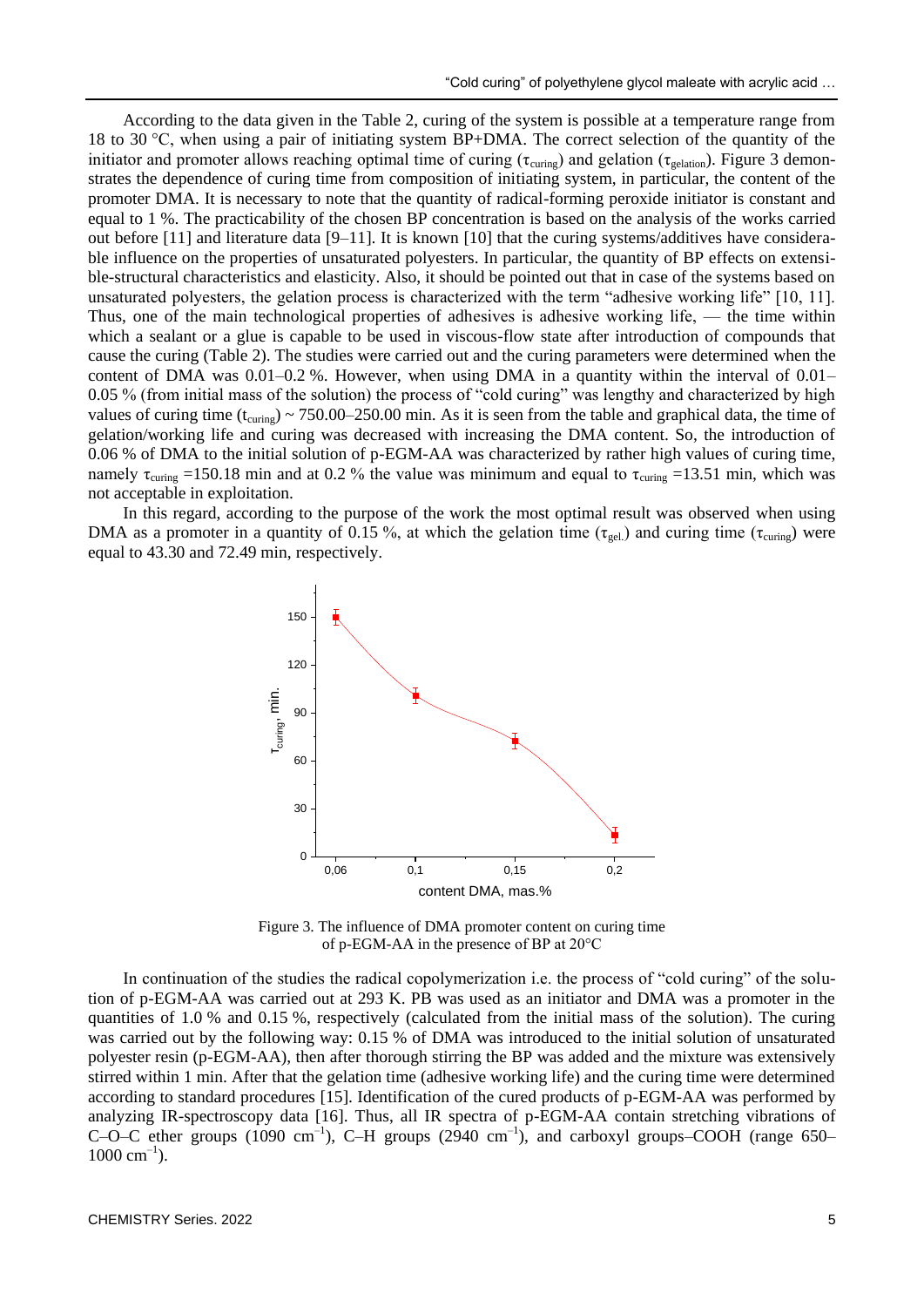The copolymerization process is schematically presented in Fig. 4. During radical copolymerization of p-EGM with unsaturated carboxylic acids the three-dimensional crosslinked polymers of non-solving nature are formed [11, 18].



where  $R<sub>I</sub>$  — is the initiator radical

Figure 4. The p-EGM-AA synthesis scheme

Table 3

**Parameters of the curing kinetics and copolymers properties depending on the composition of the initial mixture p-EGM-AA, BP+DMA (1.0 %+0.15 %), Т = 293 К**

| Monomers initial ratio, mol.% |       | Density $(\rho)$ , g/cm <sup>3</sup> | Gelation time $(\tau_{gel.})$ , min. | Curing time $(\tau_{\text{curing}})$ , min. |
|-------------------------------|-------|--------------------------------------|--------------------------------------|---------------------------------------------|
| 31.21                         | 68.79 | $1.2635 \pm 0.023$                   | $43.30 \pm 1.18$                     | $72.49 \pm 2.10$                            |
| 35.43                         | 64.57 | 1.2695±0.046                         | $50.27 \pm 1.92$                     | $83.45 \pm 2.66$                            |
| 40.59                         | 59.41 | $1.2961 \pm 0.041$                   | $57.04 \pm 2.42$                     | $94.15 \pm 3.46$                            |
| 46.04                         | 53.96 | $1.3347 \pm 0.088$                   | $64.24 \pm 2.94$                     | $107.19 \pm 4.69$                           |



Figure 5. Dependence of the curing time on the content of p-EGM-AA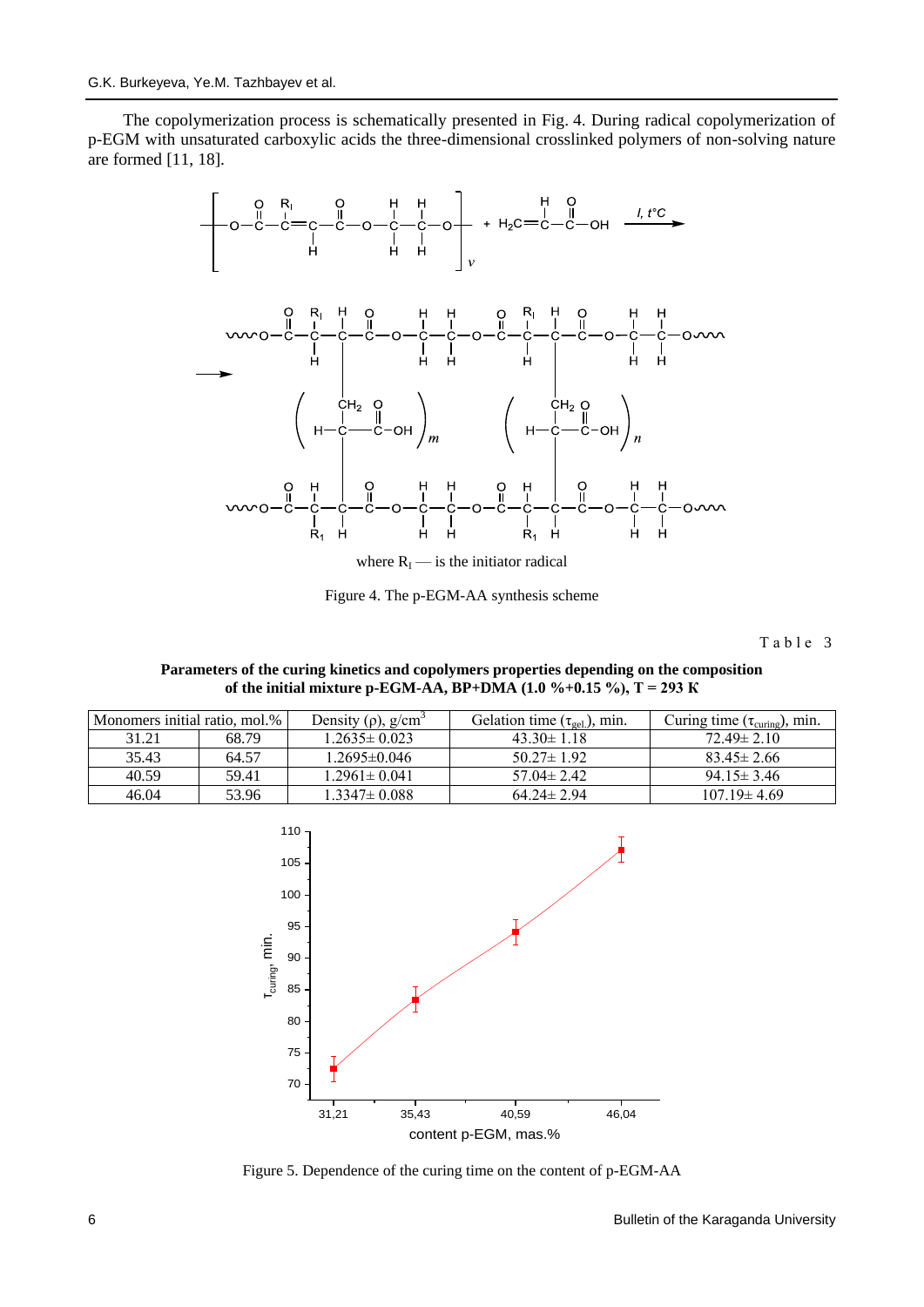Thus, the investigation of the p-EGM-AA gelation time points on an increase of adhesive working life  $(\tau_{gelation} = 43–64 \text{ min.})$  with the increasing the p-EGM content. The same dependence is observed when determining the curing time. This phenomenon can be explained by comparing the activity indexes of p-EGM and AA, where this parameter for the last one  $(r_2 1,22)$  is higher than the corresponding value for p-EGM  $(r_1 0.89)$ . It is seen from the previously carried out investigations on studying the kinetic parameters of p-EGM-AA radical copolymerization that the reaction rate increases with the increasing the AA content in the monomer mixture [19]. It is also necessary to note that the difference between the values of curing time is insignificant and it varies within the interval of 10–20 min. According to the Table 1 data, with increasing the content of unsaturated polyester, the densities of the initial solutions of p-EGM and AA are increased, which has a good correlation with the data of dynamic viscosity. So, the solution of p-EGM-AA of 46.04:53.96 mass.% is characterized by the high value of dynamic viscosity (181 mPa·s) because of higher content of p-EGM and minimum rate of curing.

Surface morphology of the cured samples was studied using scanning electron microscopy (Fig.6).



Figure 6. SEM pictures of the surfaces of p-EGM-AA cured samples with the content of monomers 31.21:68.79 mass.% (in the left) and 46.04:53.96 mass.% (in the right)

According to the pictures obtained there are some differences in morphological surfaces of the samples (Fig. 6). From the presented pictures it is seen that the copolymers with higher content of p-EGM 46.04:53.96 mass.% (in the right) is characterized by a dense structure, which is also in well accordance with the results of dynamic viscosity and density of cured samples.

## *Conclusion*

Thus, the investigation of physicochemical properties of the initial solutions of p-EGM-AA in different ratio points on promising prospective of using them as the basis for the sealing and glue composition. The solutions of polyethylene glycol maleate in acrylic acid are characterized by optimal values of viscosity, density and water-absorption. So, in all cases the change of dynamic viscosity is correlated with the change of density of initial solutions samples. It is also established that the rheological properties of the solutions depend on the content of initial reagents, in particular, the increase of the p-EGM content within the interval of 31.21–46.04 mass.% increases the viscosity from 25.6 to 181.0 mPa·s. The results obtained by SEM points on non-uniformity of the surface with decreasing the unsaturated polyester content. So, monolithicity of the surface is observed in the cured samples with the exceeding p-EGM content. During the work presented the optimal combination of initial system of cold curing has been found. So, the curing system consisting of BP and DMA (1.0 % and 0.15 %, respectively) can be used in the composition of polymeric basis of p-EGM-AA and it is characterized by energy-effective temperature-time regimen of curing without using additional devices such as UV-lamps. The introduction of the "cold curing" method excludes the stage of the exposure to UV-light from the production loop. It is also should be noted that varying the composition of the initial polymer-monomer mixture and initiating system allows to operate not only physicochemical properties (viscosi-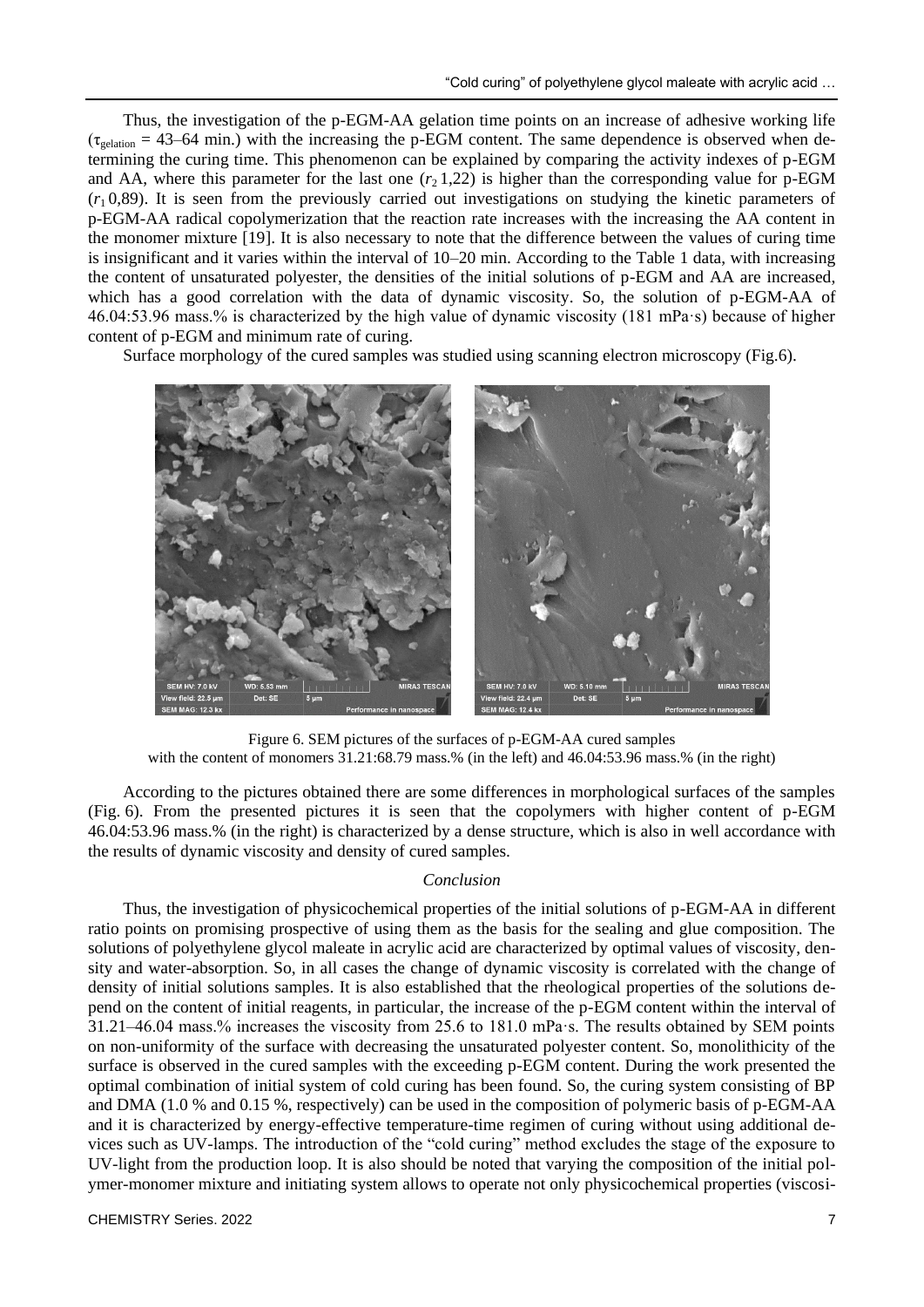ty, density and water-absorbance) of obtained products, but also to control the conditions of curing (time, working life in viscous-flow state, volume contraction), which is important characteristic of sealing and glue systems depending on the application field. In this regard, it can be concluded from the results obtained that the composition of p-EGM-AA 46.04:53.96 mass.% is an optimal for further investigations as highly-filled compositional polymer materials for using as sealing and glue basis.

## *Acknowledgments*

The work was fulfilled within the framework of program-targeted funding of the Ministry of education and science of the RK No. BR10965249 "Development of new sealants and adhesives based on unsaturated polyester resins for the construction and defence industries".

#### References

1 Comyn, J.Adhesives and sealants: general knowledge, application techniques, new curing techniques [Electronic resource] // Handbook of Adhesives and Sealants. — 2006. — Vol. 2. P. 1–50. [https://www.webofscience.com/wos/woscc/full](https://www.webofscience.com/wos/woscc/full-record/WOS:000311042700002)[record/WOS:000311042700002](https://www.webofscience.com/wos/woscc/full-record/WOS:000311042700002)

2 Sancaktar E. Classification of Adhesive and Sealant Materials [Electronic resource] // Handbook of adhesion technology. — 2011. — Vol. 1 and 2. — P. 261–290. [https://doi:10.1007/978-3-642-01169-6\\_12](https://doi:10.1007/978-3-642-01169-6_12)

3 Cognard, Ph. Technical Characteristics and Testing Methods for Adhesives and Sealants. Netherland: Elsiever. — 2005. [WOS:000311048300002](https://doi/)

4 ГОСТ 27952-2017. Смолы полиэфирные ненасыщенные. — Дата введения 2018-05-01. — МКС 83.080.20 <https://docs.cntd.ru/document/1200157967>

5 Wolf, A.T. Efficient Materials Silicone-based Sealants and Adhesives Part I: Solidification Mechanisms // Chemie in unserer zeit, — 2020. — Vol. 54, No. 5. — P. 284–295.<https://doi.org/10.1002/ciuz.201900062>

6 Wolf, A.T. Efficient Materials Silicone-based Sealants and Adhesives Part II: Structure-Property Relationships and Applications // Chemie in unserer zeit. — 2020. — Vol. 54, No. 6. — P. 386–396.<https://doi.org/10.1002/ciuz.201900063>

7 Буренин В.В. Герметики для стыков наружных стен зданий и сооружений // Строительные материалы. — 2000. — № 11 — С. 11–13.

8 Sancaktar, E. Constitutive Adhesive and Sealant Models[Electronic resource] // Handbook of adhesion technology. — 2011. — Vol. 1 and 2. — P. 553–595[. https://doi:10.1007/978-3-642-01169-6\\_23](https://doi:10.1007/978-3-642-01169-6_23)

9 Burkeev, M. Zh. Research of the influence of external factors on copolymers based on unsaturated polyester resins / M. Zh. Burkeev, G.M. Zhumanazarova, G.K. Kudaibergen, E.M. Tazhbayev, G.A. Turlybek // Bulletin of the University of Karaganda — Chemistry. — 2018. — Vol. 98, № 2. — P. 51–57.<https://doi.10.31489/2020Ch2/51-57>

10 Burkeyev M. Zh. Synthesis and Properties of Poly(Propylene Glycol Maleate Phthalate)-Styrene Copolymers as a Base of Composite Materials / Burkeyev M. Zh., Plocek J., Tazhbayev E. M., Burkeyeva G. K., Bolatbai A. N., Davrenbekov S. Zh. // Russian Journal of Applied Chemistry. — 2018. — Vol. 91, № 11. — P. 1742–1749. <https://doi.10.1134/S1070427218110022>

11 Sarsenbekova A. Zh. Comparative Analysis of the Thermal Decomposition Kinetics of Polyethylene Glycol Fumarate-Acrylic Acid Copolymers/ Sarsenbekova, A. Zh., Kudaibergen G. K., Burkeev, M. Zh., Burkeeva, G. K. // Russian Journal Of Physical Chemistry A. — Vol. 93, № 7.— P. 1252–1257. <https://doi.10.1134/S0036024419060281>

12 Sharma A.K. Biocatalytic synthesis and characterization of copolymers based on poly(ethylene glycol) and unsaturated methyl esters / Sharma A.K.; Kumar R..; Canteenwala T.C.; Parmar V.S.; Patkar S.; Kumar J.; Watterson A.C.// Journal of Macromolecular Science-Pure and Applied Chemistry. — 2005. — Vol. A42, № 11. — P. 1515–1521. [https://doi.org/10.1080/](https://doi.org/10.1080/10601320500229061) [10601320500229061](https://doi.org/10.1080/10601320500229061)

13 Вибровискозиметр серии SV: Руководство по эксплуатации и технический паспорт. — Р. 61. сайт:<http://and.nt-rt.ru/> [https://and.nt-rt.ru/images/manuals/SV-10\\_100\\_vaszimetri.pdf](https://and.nt-rt.ru/images/manuals/SV-10_100_vaszimetri.pdf)

14 ГОСТ 18329-2014. Смолы и пластификаторы жидкие. Методы определения плотности. — Дата введения 2016-03-01. — МКС 83.080.01[. https://docs.cntd.ru/document/1200121303](https://docs.cntd.ru/document/1200121303)

15 ГОСТ 18329-2014(ISO 1675:1985). Смолы и пластификаторы жидкие. Методы определения плотности. — Дата введения 2016-03-01–МКС 83.140.<https://docs.cntd.ru/document/1200127491>

16 Eichhoff U. Dynamic infrared spectroscopy with a step-scan FT-IR for the characterization of polymers / Eichhoff U., Simon A. // XVI international conference on spectroscopy of molecules and crystals. — 2004. — Vol. 5507 — P. 396–402. <https://doi.org/10.1117/12.570020>

17 Burkeev M.Zh. Effect of external factors on the swelling of hydrogels based on poly(ethylene glycol) maleate with some vinyl monomers / M.Zh.Burkeev, A.K. Magzumovaa, E.M. Tazhbaeva, G.K. Burkeevaa, A.K. Kovalevaa, T.O. Khamitovaa, M.M. Mataev // Russian Journal of Applied Chemistry. — 2013. — Vol. 86, Nº 1. — P. 63–68. [https://doi.org/10.1134/](https://doi.org/10.1134/s1070427213010114) [s1070427213010114](https://doi.org/10.1134/s1070427213010114)

18 Патент № 28334. Гидрогели на основе полиэтиленгликольмалеината, обладающие высокими влагосорбирующими свойствами / Тажбаев Е.М., Хамитова Т.О., Жумагалиева Т.С., Магзумова А.К., Касенов Р.З., Буркеев М.Ж., Кажмуратова А.Т., Турганбаева Ж.Ж. // МПК: [C08F 220/18](https://kzpatents.com/patents/c08f-220-18)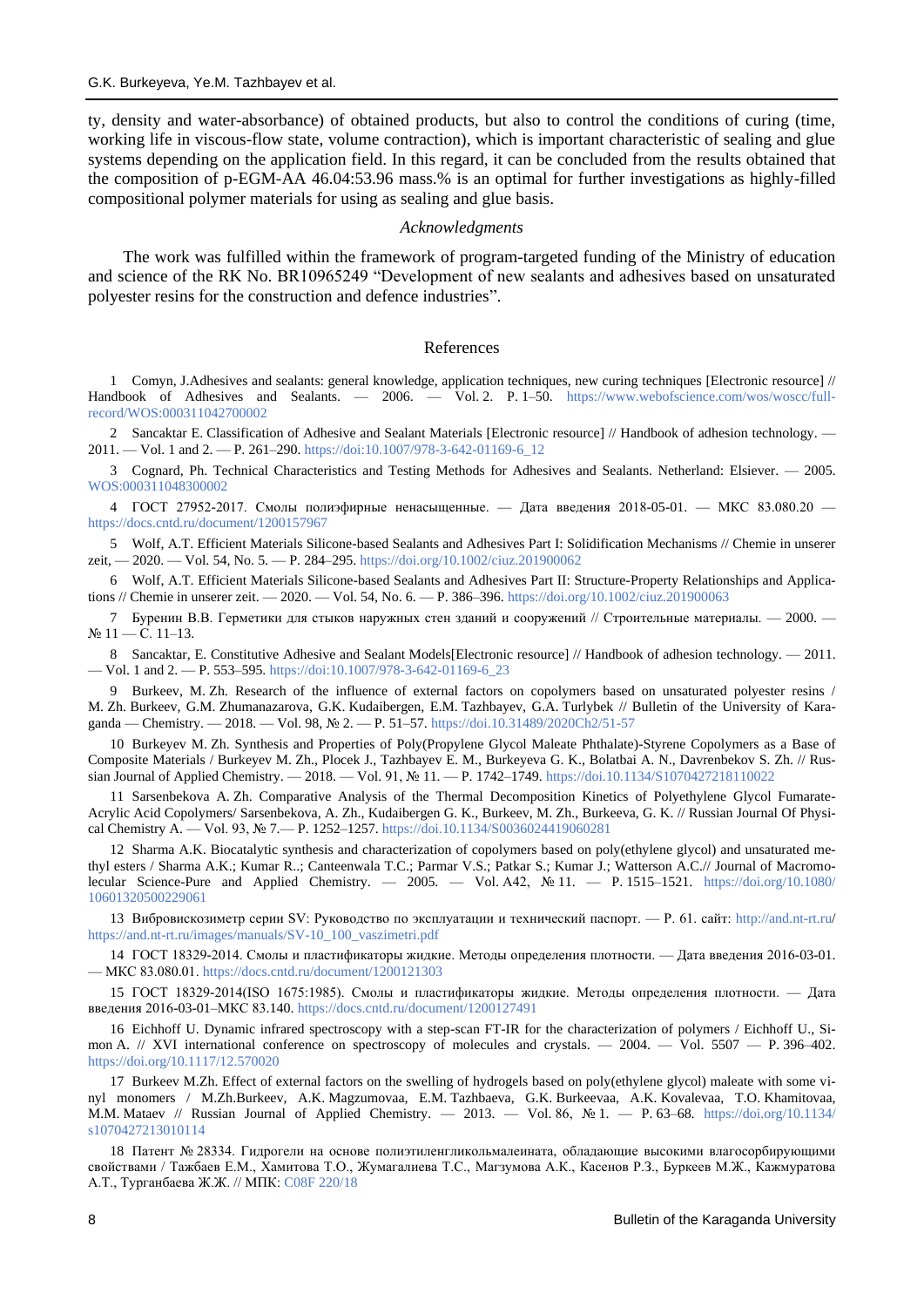19 Буркеев М.Ж. Ненасыщенные полиэфирные смолы в реакциях радикальной сополимеризации: монография / М.Ж. Буркеев, Е.М. Тажбаев, Г.К. Буркеева. — Караганда: НОИЦ «Parasat– M», 2016. — 96 c.

## Г.К. Бүркеева, Е.М. Тажбаев, Д.М. Мүслімова, Г.Д. Нұрсейіт, Л.Ж. Жапарова

# **Полиэтиленгликоль малеатын акрил қышқылымен «суық қатаю» және олардың ерітінділерінің кейбір физика-химиялық қасиеттері**

Отандық өндірістің жаңа тығыздағыштар мен желімдер үшін негіздік компонент (полимер негізі) ретінде акрил қышқылымен (АҚ) қанықпаған полиэфирлер негізіндегі сополимерлерді пайдалану мүмкіндігі көрсетілген. Процесс ұзақтығын азайтатын катализаторды қолдану арқылы малеин ангидриді мен этиленгликольді поликонденсациялау әдісімен полиэтиленгликоль малеинаты (п-ЭГМ) синтезделді. АҚ-дағы п-ЭГМ бірқатар шешімдері алынды. Бастапқы ерітінділердің физика-химиялық сипаттамалары анықталады. Осылайша, қанықпаған карбон қышқылындағы п-ЭГМ ерітінділерінің кейбір реологиялық қасиеттері зерттелді. Радикалды сополимерлеу жүргізілді — бөлме температурасында п-ЭГМ-AҚ ерітінділерін «суықта қатаю» процесі. Зерттеу барысында инициаторлық суықта қатаю жүйесінің комбинациясы (инициатор және промотор) таңдалып, олардың бастапқы мономер қоспасындағы оңтайлы құрамы анықталды. Негізгі қатаю параметрлері анықталады: желатиндеу уақыты (тіршілік ету қабілеттілігі), қатаю уақыты. Сополимерлерді анықтау ИҚ-спектроскопиялық талдау арқылы жүзеге асырылды. п-ЭГМ-AҚ өңделген үлгілерінің беткі морфологиясы сканерлеуші электронды микроскоп арқылы зерттелді.Оңтайлы құрамы (бастапқы реагенттердің қатынасы) анықталды, ол тығыздауыш және жабысқақ негіз ретінде пайдалану үшін жоғары толтырылған композиттік полимерлі материалдар ретінде әрі қарай зерттеуді қажет етеді.

*Кілт сөздері:* герметик, желім, қанықпаған полиэфир, полиэтиленгликоль малеинаты, қанықпаған карбон қышқылы, акрил қышқылы, радикалды сополимеризация, суықта қатаю.

## Г.К. Буркеева, Е.М. Тажбаев, Д.М. Муслимова, Г.Д. Нұрсейіт, Л.Ж. Жапарова

# **«Холодное» отверждение полиэтиленгликольмалеината с акриловой кислотой и некоторые физико-химические свойства их растворов**

Показана возможность применения сополимеров на основе ненасыщенных полиэфиров с акриловой кислотой (АК) в качестве базового компонента (полимерной основы) для новых герметиков и клеев отечественного производства. Методом поликонденсации малеинового ангидрида и этиленгликоля с применением катализатора, сокращающего длительность процесса, синтезирован полиэтиленгликольмалеинат (п-ЭГМ). Получен ряд растворов п-ЭГМ в АК. Определены физико-химические характеристики исходных растворов. Так, изучены некоторые реологические свойства растворов п-ЭГМ в ненасыщенной карбоновой кислоте. Проведена радикальная сополимеризация — процесс «холодного отверждения» растворов п-ЭГМ-АК при комнатной температуре. В ходе исследований подобрано сочетание инициирующей системы холодного отверждения (инициатора и промотора), выявлено их оптимальное содержание в исходной мономерной смеси. Определены основные параметры отверждения: время желатинизации (жизнеспособность), время отверждения. Идентификацию сополимеров осуществляли методом ИК-спектроскопии. Методом сканирующей электронной микроскопии исследована морфология поверхности отвержденных образцов п-ЭГМ-АК. Выявлен оптимальный состав (соотношение исходных реагентов), требующий дальнейших исследований в качестве высоконаполненных композиционных полимерных материалов для применения в качестве герметизирующей и клеевой основы.

*Ключевые слова:* герметик, клей, ненасыщенный полиэфир, полиэтиленгликольмалеинат, ненасыщенная карбоновая кислота, акриловая кислота, радикальная сополимеризация, холодное отверждение.

### References

1 Comyn, J. (2006). Adhesives and sealants: general knowledge, application techniques, new curing techniques. *Handbook of Adhesives and Sealants, 2*, 1–50[. https://www.webofscience.com/wos/woscc/full-record/WOS:000311042700002](https://www.webofscience.com/wos/woscc/full-record/WOS:000311042700002)

2 Sancaktar E. (2011). Classification of Adhesive and Sealant Materials. *Handbook of adhesion technology*, *1–2*, 261–290. [https://doi:10.1007/978-3-642-01169-6\\_12](https://doi:10.1007/978-3-642-01169-6_12)

3 Cognard, Ph. (2005).Technical Characteristics and Testing Methods for Adhesives and Sealants. *Netherland: Elsiever*.